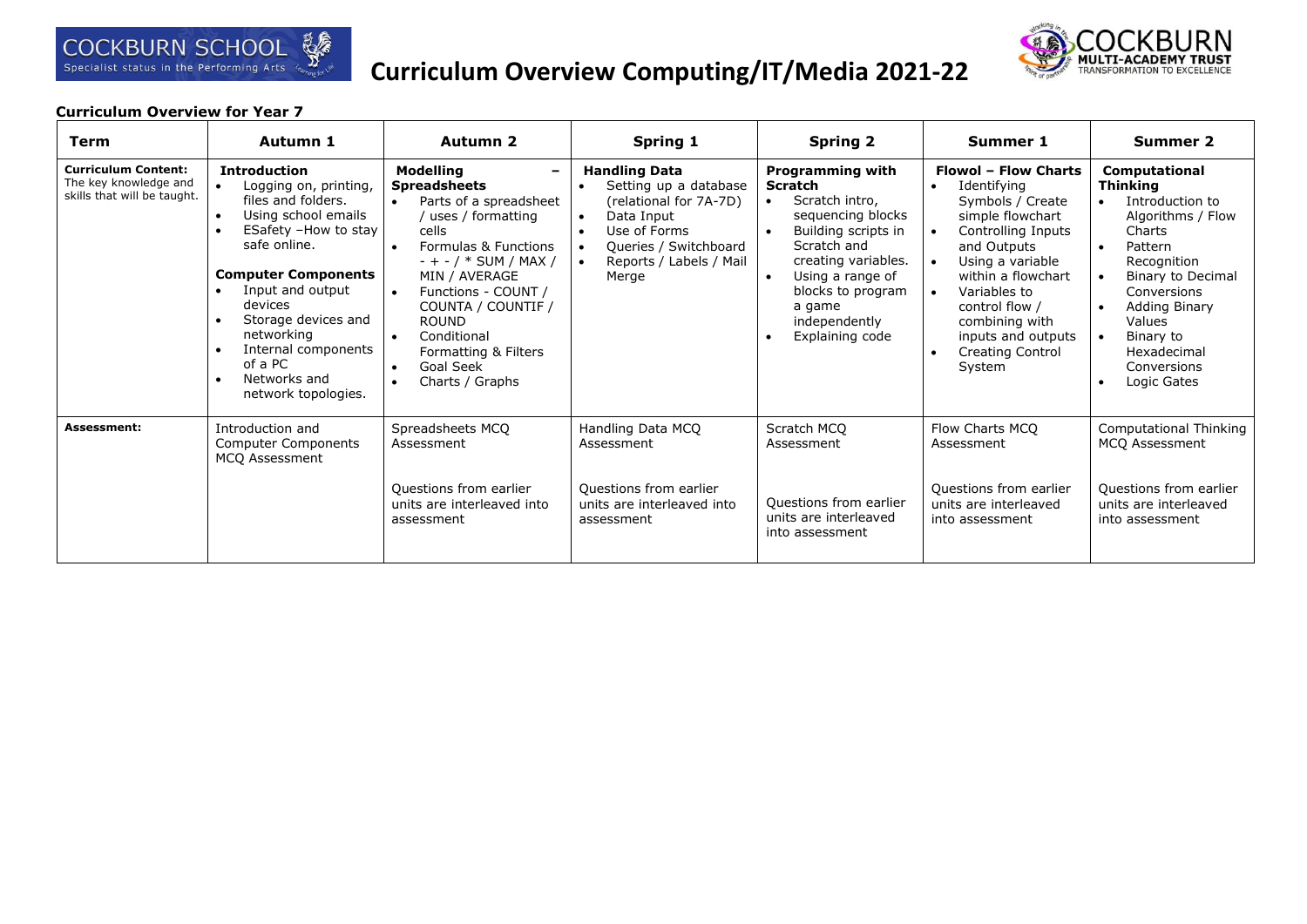| <b>Term</b>                                                                                     | Autumn 1                                                                                                                                                                                                                                                                                                                                                                                                                    | Autumn 2                                                                                                                                                                                                          | <b>Spring 1</b>                                                                                                                                                                                                         | <b>Spring 2</b>                                                                                                                                                                                                                                                                                                   | Summer 1                                                                                                                                                                                                                                            | <b>Summer 2</b>                                                                                                                                                                                  |
|-------------------------------------------------------------------------------------------------|-----------------------------------------------------------------------------------------------------------------------------------------------------------------------------------------------------------------------------------------------------------------------------------------------------------------------------------------------------------------------------------------------------------------------------|-------------------------------------------------------------------------------------------------------------------------------------------------------------------------------------------------------------------|-------------------------------------------------------------------------------------------------------------------------------------------------------------------------------------------------------------------------|-------------------------------------------------------------------------------------------------------------------------------------------------------------------------------------------------------------------------------------------------------------------------------------------------------------------|-----------------------------------------------------------------------------------------------------------------------------------------------------------------------------------------------------------------------------------------------------|--------------------------------------------------------------------------------------------------------------------------------------------------------------------------------------------------|
| <b>Curriculum</b><br><b>Content: The</b><br>key knowledge<br>and skills that<br>will be taught. | Cryptology<br>Caesar Cipher,<br>encryption and<br>decryption<br>Morse code encryption<br>and decryption<br>OR Codes / DRM<br>$\bullet$<br>encryption and<br>decryption<br>Problem solving - Who<br>shot Mr Burns<br><b>Cyber Security</b><br>Online Identify Theft<br>$\bullet$<br>Phishing / Spamming /<br>$\bullet$<br>Threats (i.e. Malware,<br>Trojans, worms etc.)<br><b>Internet Safety</b><br>$\bullet$<br>Refresher | <b>BYOB - Flappy Birds</b><br>Game<br>Variables & Broadcasts<br>$\bullet$<br>IF ELSE Statements<br>$\bullet$<br>Sub-Routines<br>$\bullet$<br>Testing<br>$\bullet$<br>Reflection and Refining<br>$\bullet$<br>Code | <b>Digital Graphics</b><br><b>Creating Assets</b><br>$\bullet$<br>Repurposing Assets<br>Tools<br>$\bullet$<br>Adjustments<br>$\bullet$<br>Resolutions<br>$\bullet$<br>Style & Composition<br><b>Export &amp; Review</b> | <b>Algorithms</b><br>What is an<br>algorithm?<br>Algorithms in our<br>$\bullet$<br>lives<br>Sorting algorithms<br>$\bullet$<br>Searching algorithms<br><b>Python Programming</b><br>Python Syntax and<br>using the Turtle<br>Module to draw<br>shapes.<br>Developing use of<br>Turtle - Advanced<br>shape drawing | <b>Python Programming</b><br>Using print, input and<br>$\bullet$<br>variables.<br>Developing<br>programming skills -<br>Using if/else<br>statements.<br>Developing a coded<br>solution - Take Away<br>Menu<br>Reflection - Explaining<br>your code. | <b>ICT/Computing in</b><br>the Workplace<br>Audience and<br>$\bullet$<br>Purpose<br>Logo design<br>$\bullet$<br>PowerPoint<br>Structure<br>The use of mobile<br>apps<br>Legislation<br>$\bullet$ |
| Assessment:                                                                                     | Cryptology and Cyber<br>Security MCQ Assessment                                                                                                                                                                                                                                                                                                                                                                             | <b>BYOB MCQ Assessment</b>                                                                                                                                                                                        | <b>BYOB MCQ Assessment</b>                                                                                                                                                                                              | Alrorithms MCQ<br>Assessment                                                                                                                                                                                                                                                                                      | Python MCO Assessment                                                                                                                                                                                                                               | Workplace Skills MCO<br>Assessment                                                                                                                                                               |
|                                                                                                 | Questions from earlier units<br>are interleaved into<br>assessment                                                                                                                                                                                                                                                                                                                                                          | Questions from earlier<br>units are interleaved into<br>assessment                                                                                                                                                | Questions from earlier<br>units are interleaved into<br>assessment                                                                                                                                                      | Questions from earlier<br>units are interleaved into<br>assessment                                                                                                                                                                                                                                                | Questions from earlier units<br>are interleaved into<br>assessment                                                                                                                                                                                  | Questions from earlier<br>units are interleaved<br>into assessment                                                                                                                               |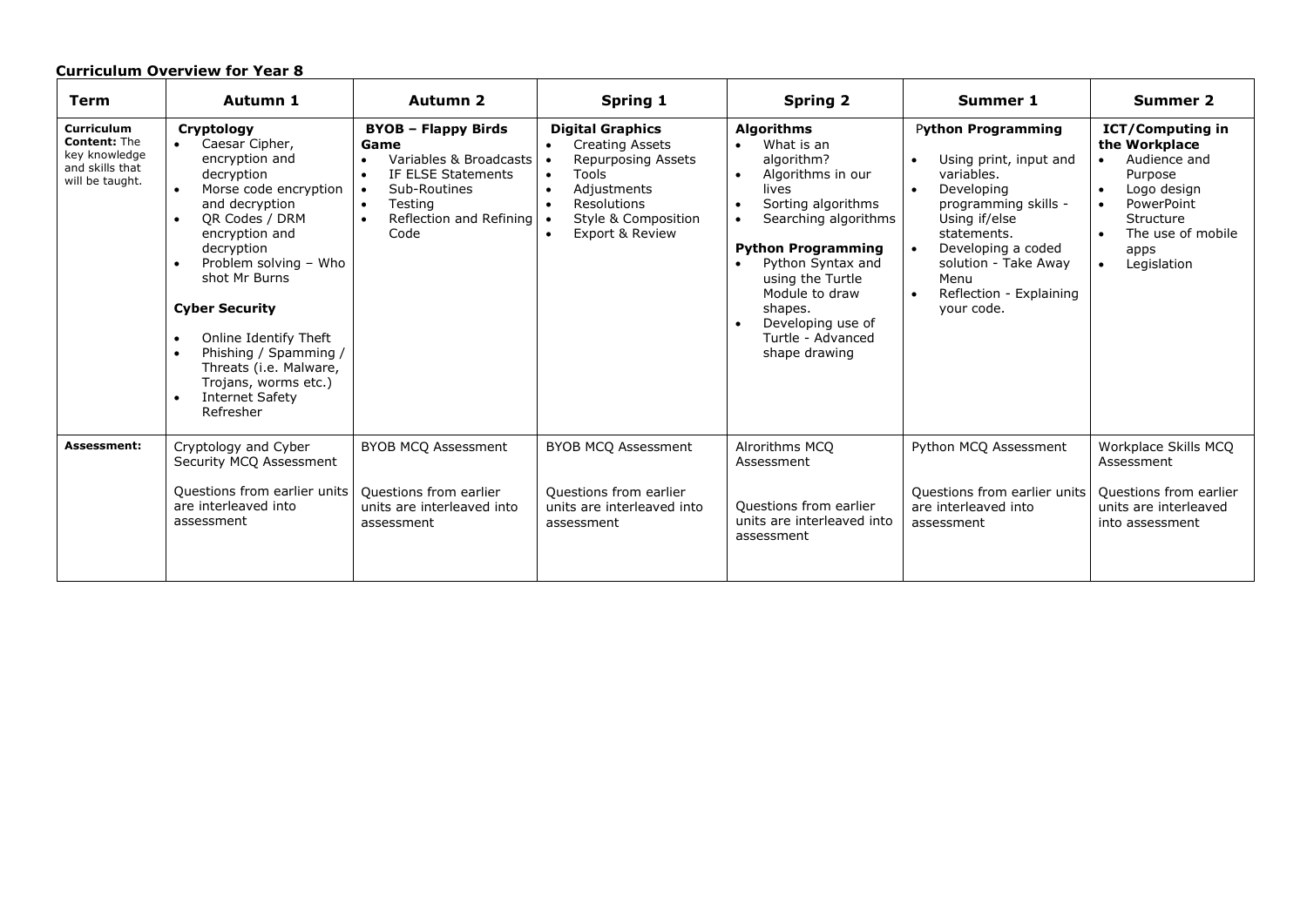| <b>Curriculum Overview for Year 9</b>                                                           |                                                                                                                                                                            |                                                                                                                                                                                                                                                                                                                                   |                                                                                                                                                                                                                                                                                                                      |                                                                                                                                                                                                                                                                                     |                                                                                                                                                                                              |                                                                                                                                                                                                                                                                                   |  |
|-------------------------------------------------------------------------------------------------|----------------------------------------------------------------------------------------------------------------------------------------------------------------------------|-----------------------------------------------------------------------------------------------------------------------------------------------------------------------------------------------------------------------------------------------------------------------------------------------------------------------------------|----------------------------------------------------------------------------------------------------------------------------------------------------------------------------------------------------------------------------------------------------------------------------------------------------------------------|-------------------------------------------------------------------------------------------------------------------------------------------------------------------------------------------------------------------------------------------------------------------------------------|----------------------------------------------------------------------------------------------------------------------------------------------------------------------------------------------|-----------------------------------------------------------------------------------------------------------------------------------------------------------------------------------------------------------------------------------------------------------------------------------|--|
| Term                                                                                            | Autumn 1                                                                                                                                                                   | Autumn 2                                                                                                                                                                                                                                                                                                                          | Spring 1                                                                                                                                                                                                                                                                                                             | <b>Spring 2</b>                                                                                                                                                                                                                                                                     | Summer 1                                                                                                                                                                                     | <b>Summer 2</b>                                                                                                                                                                                                                                                                   |  |
| <b>Curriculum</b><br><b>Content: The</b><br>key knowledge<br>and skills that<br>will be taught. | <b>Visual Identity of Digital</b><br><b>Graphics R094</b>                                                                                                                  | <b>Visual Identity of Digital</b><br><b>Graphics R094</b>                                                                                                                                                                                                                                                                         | <b>Visual Identity of Digital</b><br><b>Graphics R094</b>                                                                                                                                                                                                                                                            | <b>Interactive Digital</b><br>Media R097                                                                                                                                                                                                                                            | <b>Interactive Digital Media</b><br><b>R097</b>                                                                                                                                              | <b>Interactive Digital</b><br><b>Media R097</b>                                                                                                                                                                                                                                   |  |
|                                                                                                 | purpose, elements and<br>design of visual<br>identity<br>plan for digital graphic<br>products<br>properties of digital<br>graphics<br>use of assets in digital<br>graphics | techniques used to<br>plan visual identity<br>techniques used to<br>plan the creation of a<br>digital graphic<br>tools used for creating<br>$\bullet$<br>digital graphics<br>techniques used for<br>creating digital<br>graphics<br>technical skills used to<br>$\bullet$<br>create and prepare<br>assets for use in a<br>graphic | techniques used to<br>save and export digital<br>graphics<br>techniques used to<br>refine digital graphics<br>for a specific audience /<br>purpose<br>techniques used to<br>evaluate the<br>effectiveness of a<br>digital graphic<br>techniques used to<br>change the purpose<br>and audience of digital<br>graphics | • Types of interactive<br>$\bullet$<br>digital media<br>• hardware used to<br>create digital media<br>• features and<br>conventions of digital<br>media<br>• resources needed<br>$\bullet$<br>for digital media<br>• pre-production and<br>planning techniques<br>for digital media | • technical skills to create<br>and manage assets for<br>digital media<br>• technical skills to create<br>interactive digital media<br>• file and naming<br>conventions for digital<br>media | • techniques used to<br>test the effectiveness of<br>digital media<br>• techniques used to<br>save and export digital<br>media files.<br>• techniques used to<br>review digital media<br>Techniques used to<br>refine digital media<br>products for a new<br>audience or purpose. |  |
| <b>Assessment:</b>                                                                              | Red, Amber, Green, Purple<br>or progress towards<br>completing tasks.                                                                                                      | Red, Amber, Green, Purple<br>towards<br>progress<br>or<br>completing tasks.                                                                                                                                                                                                                                                       | Red, Amber, Green, Purple<br>or progress towards<br>completing tasks.                                                                                                                                                                                                                                                | Red, Amber, Green,<br>Purple or progress<br>towards completing tasks.                                                                                                                                                                                                               | Red, Amber, Green, Purple<br>progress<br>towards<br>or<br>completing tasks.                                                                                                                  | Red, Amber, Green,<br>Purple or progress<br>towards completing<br>tasks.<br>Final score to OCR                                                                                                                                                                                    |  |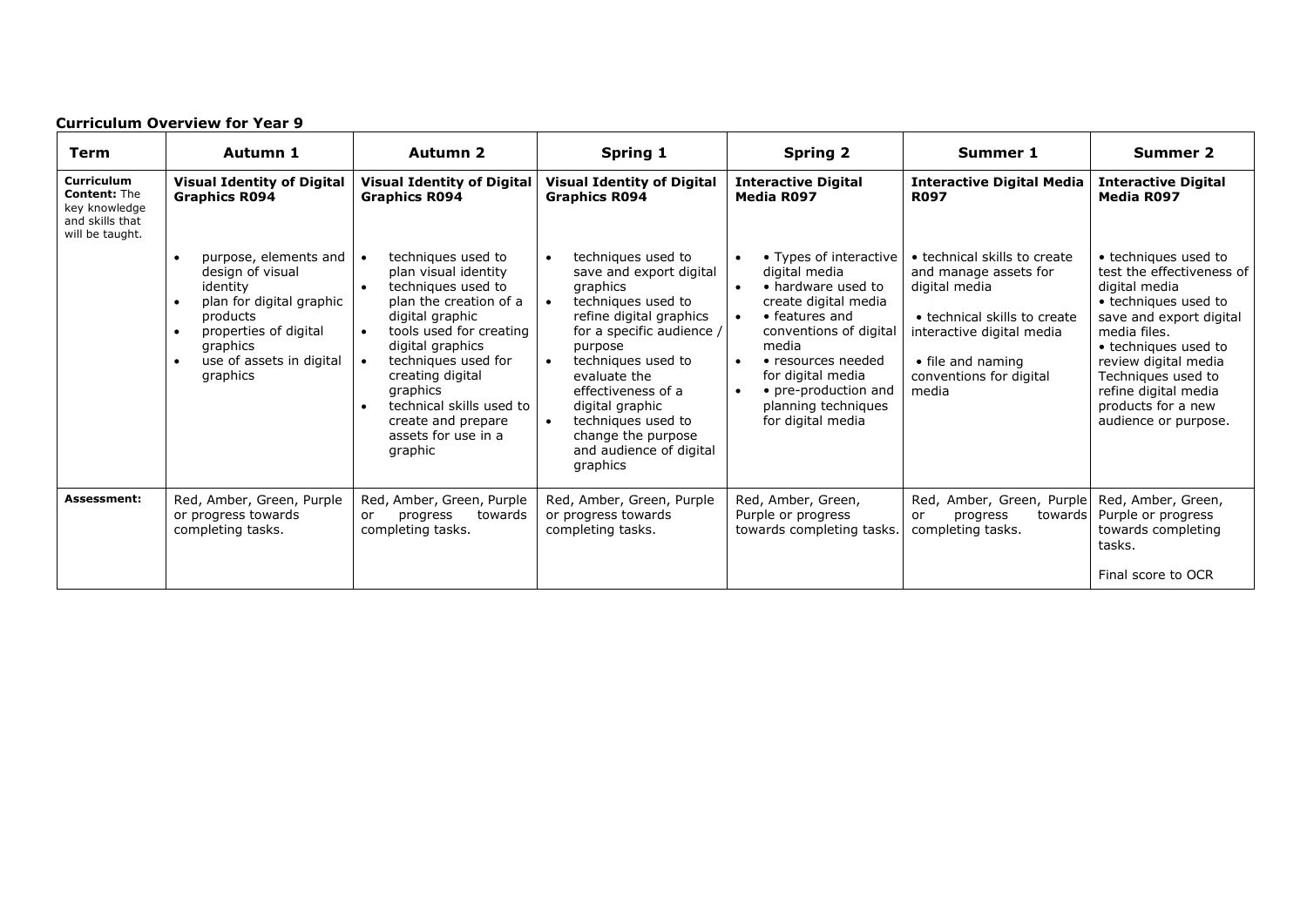| <b>Term</b>                                                                                             | Autumn 1                                                                                                                                                                                                                                                                                                                                                                                                                                                                                                                                                                                                                                                                                                                                                                                                                                             | Autumn 2                                                                                                                                                                                                                                                                                                                                                                                                                                                                                                            | <b>Spring 1</b>                                                                                                                                                                                                                                                                                                                                                                                                                                                                                                                                                                                                                                                                                                                                                                                                                                                                                                                                                                                                                                                                                                                                                                            | <b>Spring 2</b>                                                                                                                                                                                                                                                                                                                                                                                                                                                                                                                                                                                                                                        | <b>Summer 1</b>                                                                                                                                                                                                                         | <b>Summer 2</b>                                                                                                                                                                                                                                                                                                                                                                                                                                                                                                                                                                                                                                                                    |
|---------------------------------------------------------------------------------------------------------|------------------------------------------------------------------------------------------------------------------------------------------------------------------------------------------------------------------------------------------------------------------------------------------------------------------------------------------------------------------------------------------------------------------------------------------------------------------------------------------------------------------------------------------------------------------------------------------------------------------------------------------------------------------------------------------------------------------------------------------------------------------------------------------------------------------------------------------------------|---------------------------------------------------------------------------------------------------------------------------------------------------------------------------------------------------------------------------------------------------------------------------------------------------------------------------------------------------------------------------------------------------------------------------------------------------------------------------------------------------------------------|--------------------------------------------------------------------------------------------------------------------------------------------------------------------------------------------------------------------------------------------------------------------------------------------------------------------------------------------------------------------------------------------------------------------------------------------------------------------------------------------------------------------------------------------------------------------------------------------------------------------------------------------------------------------------------------------------------------------------------------------------------------------------------------------------------------------------------------------------------------------------------------------------------------------------------------------------------------------------------------------------------------------------------------------------------------------------------------------------------------------------------------------------------------------------------------------|--------------------------------------------------------------------------------------------------------------------------------------------------------------------------------------------------------------------------------------------------------------------------------------------------------------------------------------------------------------------------------------------------------------------------------------------------------------------------------------------------------------------------------------------------------------------------------------------------------------------------------------------------------|-----------------------------------------------------------------------------------------------------------------------------------------------------------------------------------------------------------------------------------------|------------------------------------------------------------------------------------------------------------------------------------------------------------------------------------------------------------------------------------------------------------------------------------------------------------------------------------------------------------------------------------------------------------------------------------------------------------------------------------------------------------------------------------------------------------------------------------------------------------------------------------------------------------------------------------|
| Curriculum<br><b>Content: The</b><br>key knowledge<br>and skills that<br>will be taught.<br>Assessment: | <b>IMedia R082</b><br>Create and save a digital<br>graphic<br>source assets identified<br>$\bullet$<br>for use in a digital graphic<br>$\bullet$<br>create assets identified for<br>use in a digital graphic<br>ensure the technical<br>$\bullet$<br>compatibility of assets<br>with the final graphic<br>$\bullet$<br>create a digital graphic<br>using a range of tools and<br>techniques within the<br>image editing software<br>application<br>save a digital graphic in a<br>$\bullet$<br>format appropriate to the<br>software being used<br>$\bullet$<br>export the digital graphic<br>using appropriate formats<br>and properties for<br>$\bullet$<br>review a digital graphic<br>against a specific brief<br>identify areas in a digital<br>$\bullet$<br>graphic for improvement<br>and further development<br>Red, Amber, Green, Purple or | <b>IMedia R082</b><br>Understand the purpose<br>and properties of digital<br>graphics.<br>• explore digital graphics which<br>are available in the public<br>domain, summarising their<br>different purposes<br>• describe the component<br>features of these graphics and<br>what these component features<br>aim to do.<br>• identify and describe the<br>different file formats for<br>graphics<br>• identify and describe the<br>audiences and purposes for<br>digital graphics<br>Red, Amber, Green, Purple or | <b>IMedia R081</b><br>Understand the uses and<br>properties of interactive<br>multimedia products<br>Be able to plan pre-<br>production<br>• understand the purpose and<br>uses for mood boards, mind<br>maps/spider diagrams,<br>visualisation diagrams,<br>storyboards and scripts.<br>• understand the content of<br>mood boards, mind maps/spider<br>diagrams, visualisation<br>diagrams, storyboards and<br>scripts.<br>• interpret client requirements<br>for pre-production based on a<br>specific brief<br>· identify timescales for<br>production based on target<br>audience and end user<br>requirements<br>• produce a work plan and<br>production schedule<br>• identifying the target audience<br>and how they can be<br>categorised<br>· identifying the hardware,<br>techniques and software used<br>for digitising paper-based<br>documents and creating<br>electronic pre-production<br>documents<br>• identifying the health and<br>safety considerations when<br>creating digital media products<br>· identifying legislation<br>regarding any assets to be<br>sourced<br>· identifying how legislation<br>applies to creative media<br>production<br>Homework Booklet | <b>IMedia R081</b><br>Be able to produce pre-<br>production documents<br>• how to create a mood<br>board, mind map/spider<br>diagram, visualisation<br>diagram or sketch and<br>storyboards<br>• how to analyse a script.<br>• properties and limitations of<br>file formats for still images<br>• the properties and<br>limitations of file formats for<br>audio<br>• the properties and<br>limitations of file formats for<br>moving images<br>• suitable naming<br>conventions<br>• identify appropriate file<br>formats needed to produce<br>pre-production documents<br>and final products in line with<br>client requirement<br>Homework Booklet | <b>IMedia R081</b><br>Be able to review pre-<br>production documents<br>• review a pre-production<br>document<br>• identify areas for<br>improvement in a pre-<br>production document<br>• practice exam techniques<br>Homework Booklet | <b>IMedia R087</b><br><b>Understand the uses</b><br>and properties of<br>interactive multimedia<br>products<br>where different<br>$\bullet$<br>interactive multimedia<br>products are used and<br>their purpose<br>key elements to<br>$\bullet$<br>consider when<br>designing interactive<br>multimedia products<br>the required<br>$\bullet$<br>hardware, software<br>and peripherals to<br>create and view<br>interactive multimedia<br>products<br>the type of limitations<br>caused by<br>connections,<br>bandwidth and data<br>transfer when<br>accessing interactive<br>multimedia products<br>file formats supported<br>by different platforms<br>Red, Amber, Green, Purple |
|                                                                                                         | progress towards completing<br>tasks.                                                                                                                                                                                                                                                                                                                                                                                                                                                                                                                                                                                                                                                                                                                                                                                                                | progress towards completing<br>tasks.                                                                                                                                                                                                                                                                                                                                                                                                                                                                               | <b>Practice Questions</b><br>PPE                                                                                                                                                                                                                                                                                                                                                                                                                                                                                                                                                                                                                                                                                                                                                                                                                                                                                                                                                                                                                                                                                                                                                           | <b>Practice Questions</b><br><b>PPE</b>                                                                                                                                                                                                                                                                                                                                                                                                                                                                                                                                                                                                                | <b>Practice Questions</b><br><b>PPE</b><br>Examination R081 (External)                                                                                                                                                                  | or progress towards<br>completing tasks.                                                                                                                                                                                                                                                                                                                                                                                                                                                                                                                                                                                                                                           |